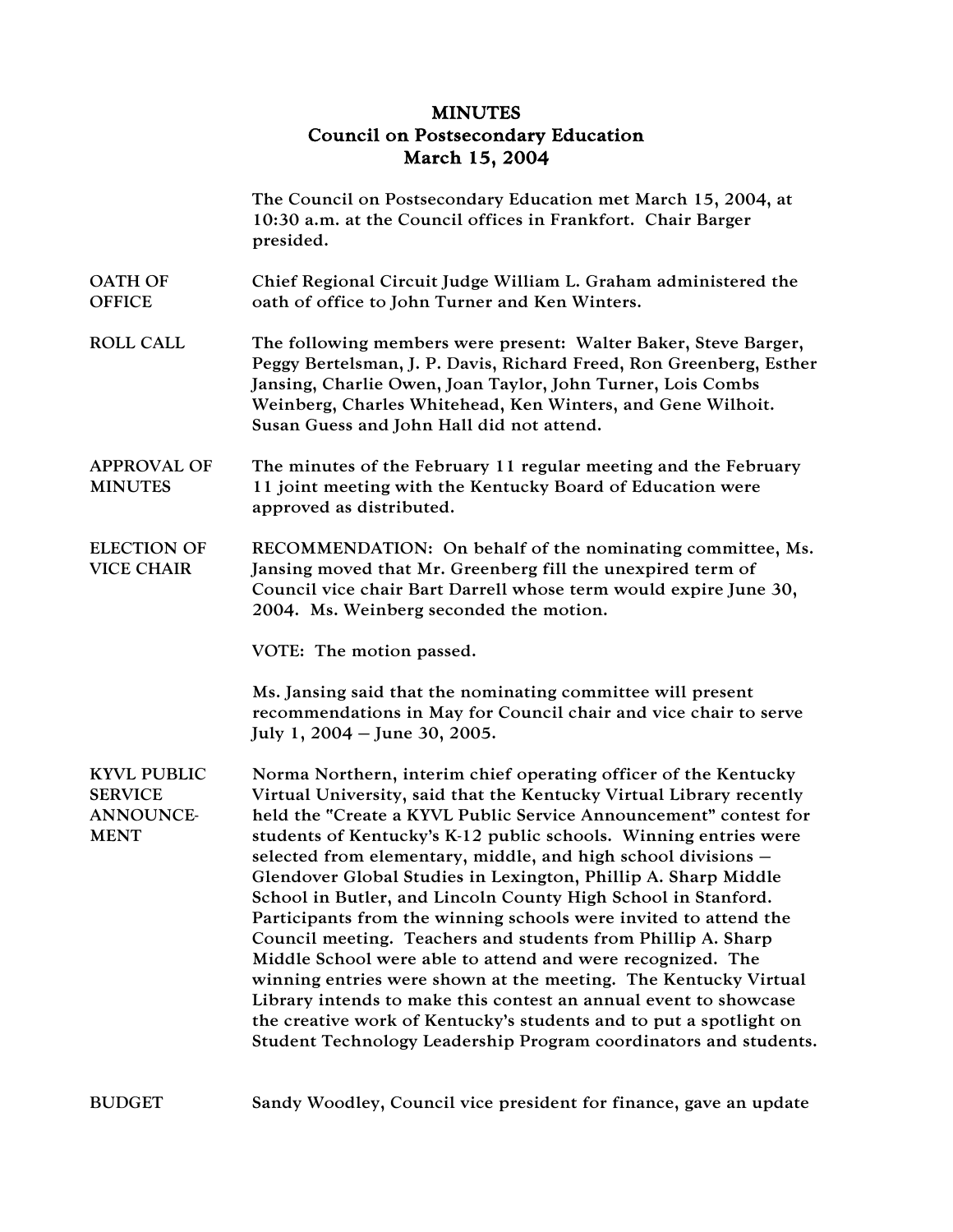| <b>UPDATE</b>                        | on the postsecondary education budget submitted to the 2004<br>General Assembly. A summary showing a comparison of the<br>Council, the Executive, and the House budget recommendations for<br>FY 2004-06 was distributed.                                                                                                                                                                                                                                                                                                                                                                                                                                                                                                                                                                                                                                                                                                                                                                                                                                                                                                                                  |
|--------------------------------------|------------------------------------------------------------------------------------------------------------------------------------------------------------------------------------------------------------------------------------------------------------------------------------------------------------------------------------------------------------------------------------------------------------------------------------------------------------------------------------------------------------------------------------------------------------------------------------------------------------------------------------------------------------------------------------------------------------------------------------------------------------------------------------------------------------------------------------------------------------------------------------------------------------------------------------------------------------------------------------------------------------------------------------------------------------------------------------------------------------------------------------------------------------|
| <b>TRANSFER OF</b><br>LCC TO KCTCS   | RECOMMENDATION: The staff recommends that the Council<br>endorse the recommendation of the University of Kentucky board<br>of trustees to transfer the Lexington Community College to the<br>Kentucky Community and Technical College System and<br>recommends that the General Assembly approve the transfer.                                                                                                                                                                                                                                                                                                                                                                                                                                                                                                                                                                                                                                                                                                                                                                                                                                             |
|                                      | MOTION: Mr. Whitehead moved that the recommendation be<br>approved. Mr. Baker seconded the motion.                                                                                                                                                                                                                                                                                                                                                                                                                                                                                                                                                                                                                                                                                                                                                                                                                                                                                                                                                                                                                                                         |
|                                      | In 2003, the Southern Association of Colleges and Schools<br>determined that Lexington Community College, part of the<br>University of Kentucky, was not sufficiently autonomous for the<br>purpose of securing accreditation. SACS placed LCC on probation<br>pending a resolution of the issues raised in the accreditation<br>report. UK President Lee Todd established a task force to review<br>all issues related to accreditation and governance and to make a<br>recommendation to him on the future of LCC. The task force<br>recommended the transfer of LCC to KCTCS. The KCTCS board of<br>regents, in anticipation of action by the UK board of trustees,<br>adopted a resolution at its December 2003 meeting setting out the<br>parameters of a transfer of LCC. The UK board of trustees accepted<br>the task force report February 10, 2004, and approved a resolution<br>transferring LCC to the KCTCS. At its February 20, 2004, meeting,<br>the KCTCS board of regents affirmed its support of the decision of<br>the UK board. House Joint Resolution 214 is moving through the<br>Kentucky General Assembly to approve the transfer. |
|                                      | VOTE: The motion passed.                                                                                                                                                                                                                                                                                                                                                                                                                                                                                                                                                                                                                                                                                                                                                                                                                                                                                                                                                                                                                                                                                                                                   |
| <b>LEGISLATIVE</b><br><b>UPDATE</b>  | A list of bills being considered by the 2004 legislative session<br>relating to postsecondary education was distributed.                                                                                                                                                                                                                                                                                                                                                                                                                                                                                                                                                                                                                                                                                                                                                                                                                                                                                                                                                                                                                                   |
| <b>AFFORDABILITY</b><br>POLICY GROUP | Ms. Weinberg gave a report on the activities of the Affordability<br>Policy Group. The group discussed the history of the Council's<br>tuition policies, policies of other states and pending legislation<br>regarding tuition, the tuition-setting process at private colleges,<br>affordability issues relevant to adult learners, reciprocity<br>agreements in which Kentucky is a party, and tuition waivers. Joe<br>McCormick, executive director of the Kentucky Higher Education<br>Assistance Authority, presented information about pending<br>legislation dealing with financial aid and scholarship programs.                                                                                                                                                                                                                                                                                                                                                                                                                                                                                                                                   |
| <b>TUITION</b>                       | RECOMMENDATION: Ms. Weinberg moved that the Council staff<br>be directed to work with the institutions to implement a tuition-<br>setting process that includes on-campus hearings, Council staff<br>review of each institution's 2004-05 tuition rate proposal, and<br>provisions for using a portion of tuition revenues for need-based                                                                                                                                                                                                                                                                                                                                                                                                                                                                                                                                                                                                                                                                                                                                                                                                                  |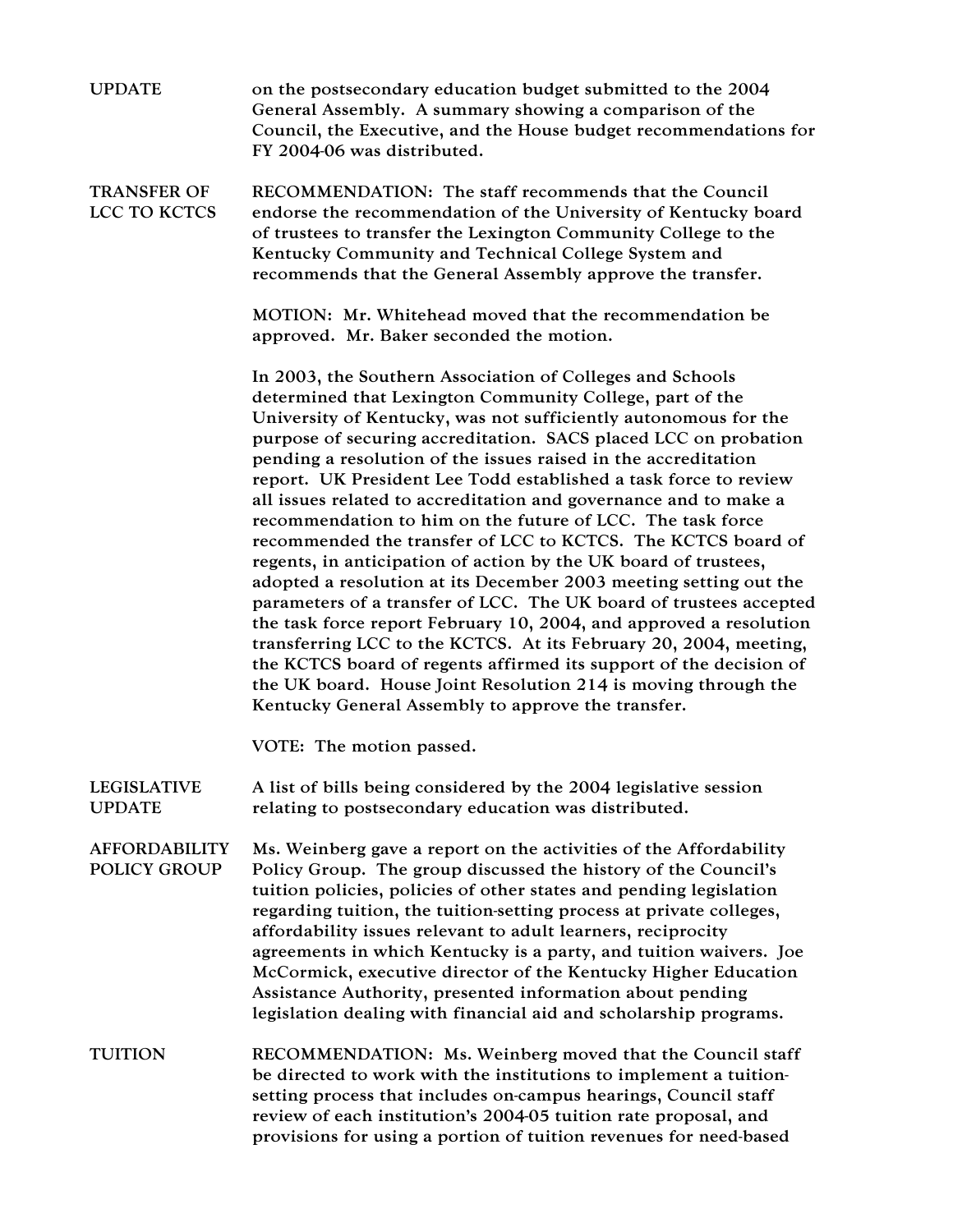financial aid. Mr. Davis seconded the motion.

VOTE: The motion passed.

**RECIPROCITY** AGREEMENTS Ms. Weinberg said that while the policy group understands that the Council is committed to tuition reciprocity agreements with bordering states and institutions as a means of broadening access to academic programs for Kentucky citizens and reducing unnecessary program duplication and costs, there are concerns about equity.

> RECOMMENDATION: Ms. Weinberg moved that the Council staff be directed to review all tuition reciprocity agreements in which Kentucky is a party to ensure that there is equitable benefit for participating states and to bring recommendations back to the Council through its Affordability Policy Group by the end of the 2004 calendar year. Mr. Freed seconded the motion.

VOTE: The motion passed.

Upon further discussion, Ron Greenberg added that the Council convey to the General Assembly that the Council requests the opportunity to make policy recommendations on tuition prior to legislative action.

AMERICAN DIPLOMA PROJECT

Dianne Bazell of the Council staff gave an update on the American Diploma Project. Kentucky was one of five states that participated in the two-year, \$2.4 million research project funded by a grant from the William and Flora Hewlett Foundation. New high school graduation benchmarks that define readiness for both college and the skilled workplace in the areas of English and mathematics were formally released in February. The ADP research argues that implementation of the benchmarks for high school accountability and college entrance will reduce college remediation rates and increase graduation rates for all students but especially for minority and economically disadvantaged students.

The ADP's six-point agenda calls for:

- a more rigorous curriculum in English and math
- high school exit exams
- high school assessments for admissions and placement
- federal financial aid incentives
- mobilization of the business community to insist that states align high school standards, assessments, and graduation requirements with college and employer demands
- the use of high school transcripts and exit test results in hiring decisions

RECOMMENDATION: Mr. Freed moved that the Council staff be directed to study the means of implementing the following actions suggested by the ADP recommendations and to bring policy recommendations back to the Council. Ms. Bertelsman seconded the motion.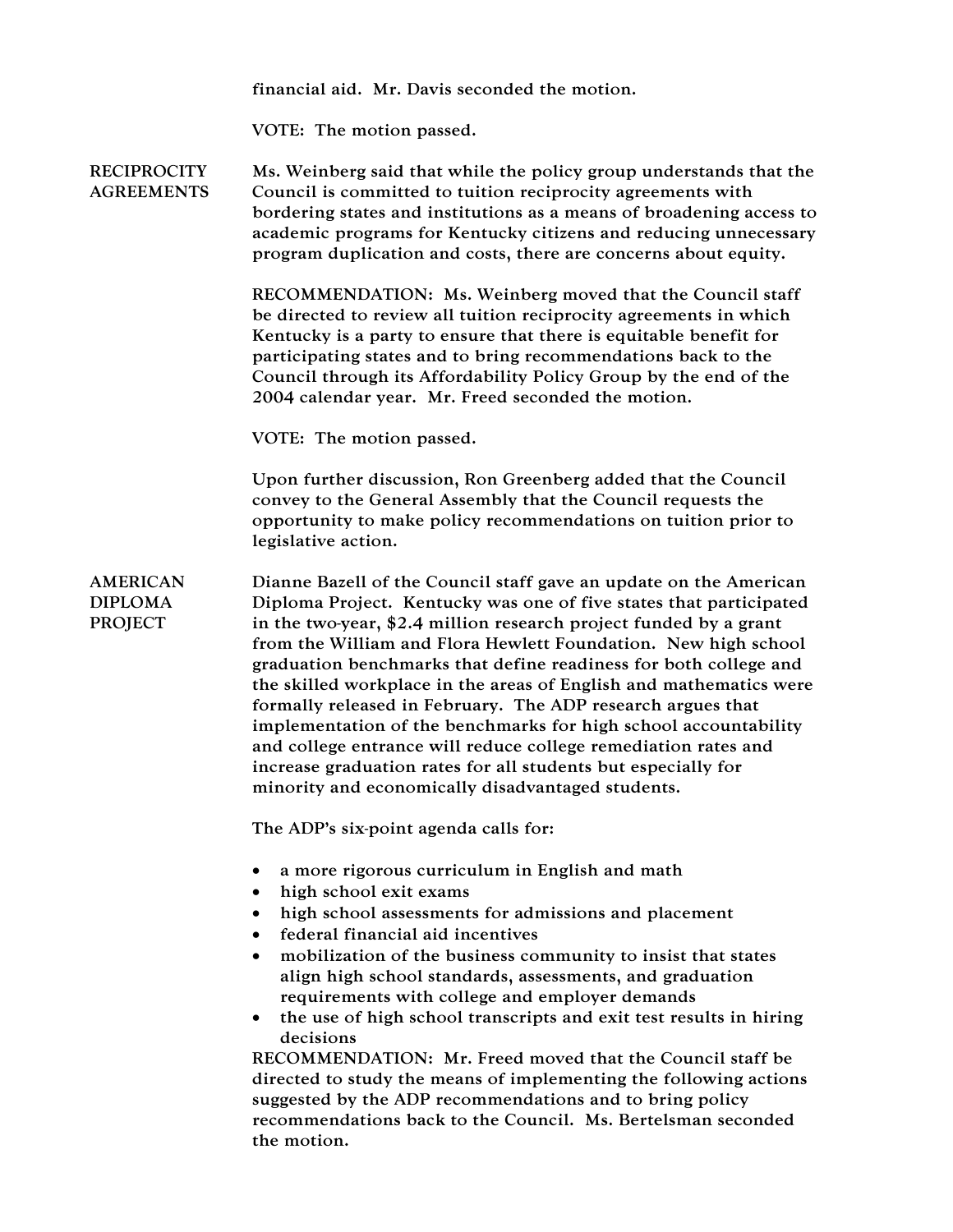|                                                      | Directed the Council staff to work with Kentucky's<br>postsecondary institutions to review the ADP and develop a<br>consistent statewide placement policy that guarantees any<br>incoming student who demonstrates competency in the ADP<br>benchmarks a placement in credit-bearing coursework in<br>English and mathematics.<br>• Directed Kentucky Adult Education staff to begin refining the<br>adult education curriculum based on the ADP benchmarks.<br>Directed the Council staff to work with business and labor<br>$\bullet$<br>organizations to encourage them to give job or apprenticeship<br>applicants who can demonstrate competency in the ADP<br>benchmarks a preferential "edge" in hiring or admissions<br>decisions.<br>VOTE: The motion passed. |
|------------------------------------------------------|------------------------------------------------------------------------------------------------------------------------------------------------------------------------------------------------------------------------------------------------------------------------------------------------------------------------------------------------------------------------------------------------------------------------------------------------------------------------------------------------------------------------------------------------------------------------------------------------------------------------------------------------------------------------------------------------------------------------------------------------------------------------|
|                                                      |                                                                                                                                                                                                                                                                                                                                                                                                                                                                                                                                                                                                                                                                                                                                                                        |
| <b>COMMISSIONER</b><br>OF EDUCATION<br><b>REPORT</b> | Commissioner Wilhoit gave a report on activities of the Kentucky<br>Department of Education. He discussed issues that will overlap<br>during the next few years with the work of postsecondary<br>education:                                                                                                                                                                                                                                                                                                                                                                                                                                                                                                                                                           |
|                                                      | Implementation of the No Child Left Behind federal legislation<br>including meeting the needs of students with limited English<br>proficiency, lack of achievement of children with disabilities,<br>and producing high-quality teachers.<br>Redefinement of the P-12 accountability system.<br>$\bullet$<br>Development of the instructional leadership role of teachers,<br>$\bullet$<br>principals, and central office individuals.<br>Examination of the design of the high school years to determine<br>$\bullet$<br>what they need to be in the future.                                                                                                                                                                                                          |
|                                                      | Ms. Bertelsman asked about KDE's status toward implementing<br>recommendations of the American Diploma Project.                                                                                                                                                                                                                                                                                                                                                                                                                                                                                                                                                                                                                                                        |
|                                                      | Mr. Wilhoit said that ADP recommendations will serve as<br>benchmarks for changes to ensure that the P-12 community is<br>meeting the expectations of the business community and<br>postsecondary education The KBE will explore options for<br>assessing students on a regular basis and make sure that the<br>assessments have meaning for higher level placement. He said that<br>the Kentucky Board of Education approved a single curriculum<br>beginning with the class of 2002. The board needs to determine<br>whether the curriculum is being implemented at a rigorous level in<br>every high school and if the defined core curriculum is sufficient to<br>meet the demands of business and postsecondary education.                                        |
| <b>SEAMLESSNESS</b><br><b>POLICY GROUP</b>           | Ms. Bertelsman gave a report of the activities of the Seamlessness<br>Policy Group. The group is reviewing policy issues in two areas<br>and will issue recommendations to the Council later this year.<br>First, the group is reviewing policies that will better support<br>students' successful transition from high school and adult<br>education programs to college. Second, the group is studying                                                                                                                                                                                                                                                                                                                                                               |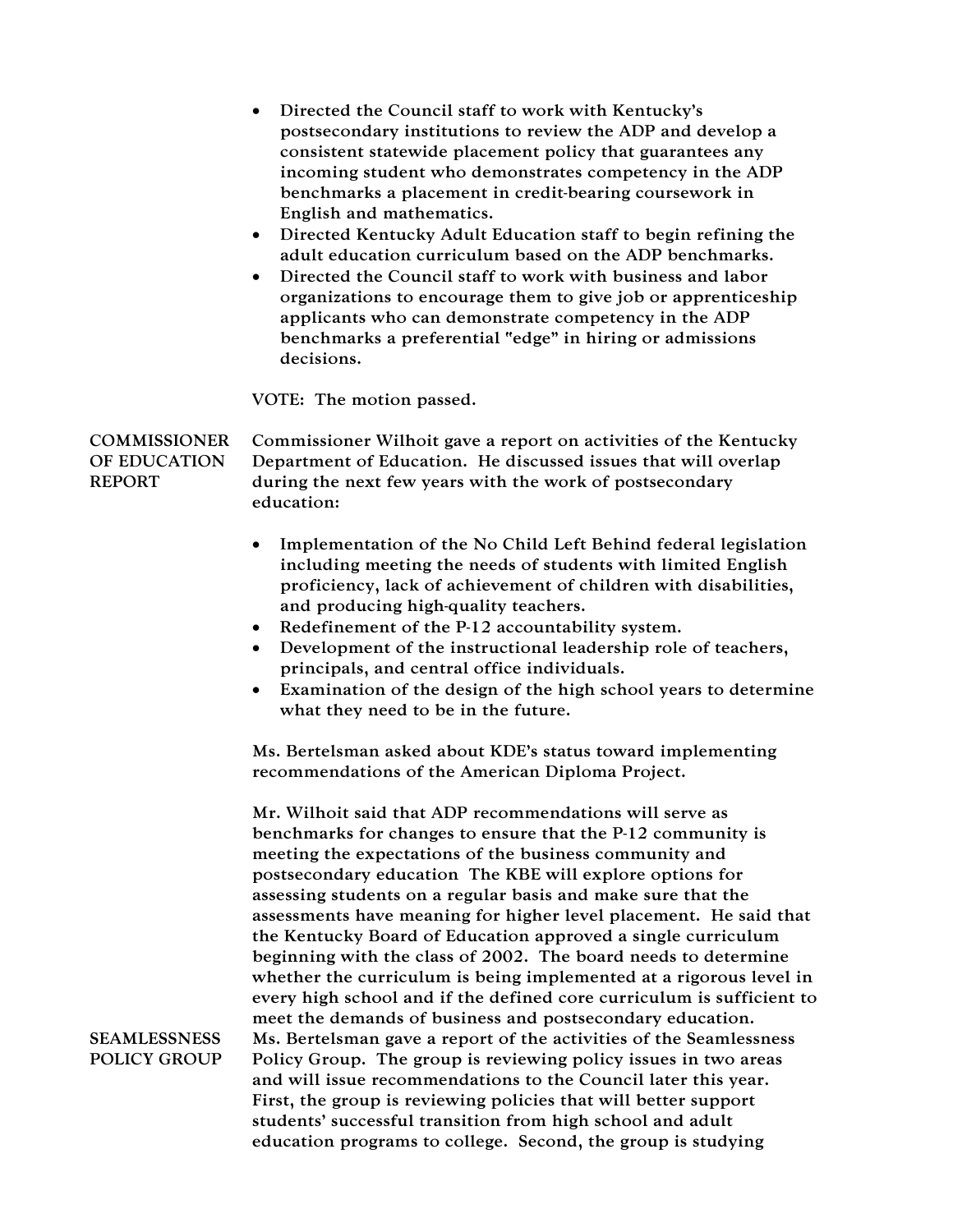changes that are needed to increase the number of college students who successfully graduate.

This spring the policy group is focused on transfer from two- to four-year colleges. Members met with campus representatives who work with transfer to better understand what is and is not working well from the perspective of those in the field. A part of the discussion focused on Kentucky's Course Applicability System (CAS) located online at www.kytransfer.org. This online transfer system allows any student to determine how courses they have taken or plan to take will transfer to other institutions in the state. The Council has provided funding to make this system available to all public postsecondary institutions. Not all Kentucky institutions are participating in CAS at this point. At its March meeting the policy group discussed strategies to ensure all institutions do participate in CAS and to promote CAS and transfer generally with faculty and students.

WORKFORCE/ ECONOMIC DEVELOPMENT POLICY GROUP Mr. Greenberg reported that the Council's Workforce/Economic Development Policy Group is focusing on policy that directs the efforts of postsecondary institutions to meet workforce and economic development needs. To identify policy issues, the group is developing a matrix that shows degree production in disciplines most closely associated with the knowledge economy. The matrix will include all levels of credentials – from certificates to graduate degrees. The next step will be to analyze how CPE policy can address workforce shortages and surpluses.

NEW PROGRAMS RECOMMENDATION: The staff recommends that the Council approve the bachelor of science in Space Science (CIP 40.0202) proposed by Morehead State University.

> MOTION: Ms. Weinberg moved that the recommendation be approved. Mr. Freed seconded the motion.

VOTE: The motion passed.

RECOMMENDATION: The staff recommends that the Council approve the bachelor of science in Interdisciplinary Early Childhood Education (CIP 13.1210) proposed by Murray State University.

MOTION: Ms. Weinberg moved that the recommendation be approved. Mr. Winters seconded the motion.

VOTE: The motion passed.

IMPROVING EDUCATOR QUALITY STATE GRANT PROGRAM RECOMMENDATION: The staff recommends that the Council award federal No Child Left Behind, Title II, Part A funds in the amount of \$1,125,000 for April 1, 2004 – July 31, 2005, to support four projects: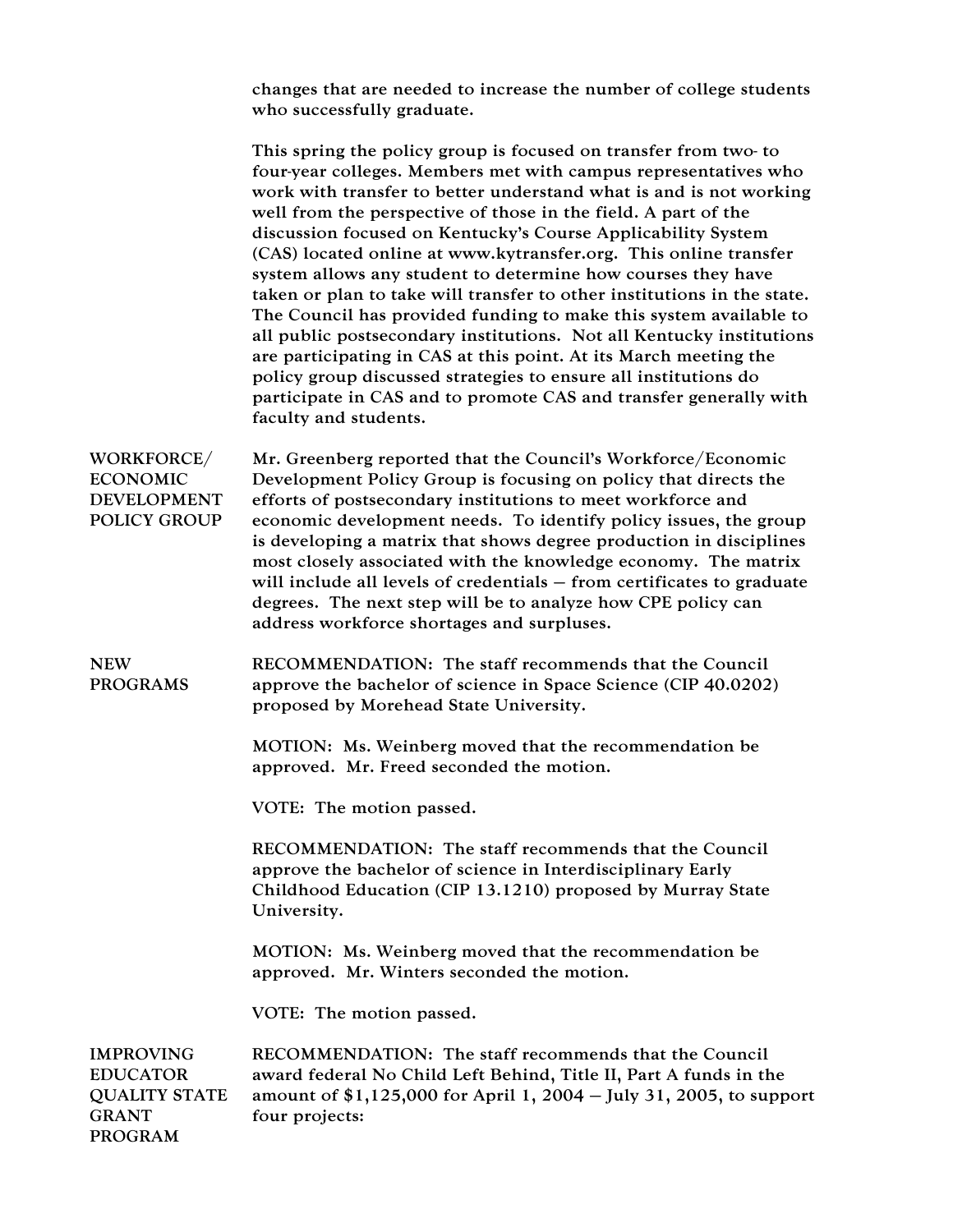- Inquiry and Formative Assessment as Methods to Improve Conceptual Understanding (UK) - \$265,500
- Integrating Content Literacy into Middle and High School Classrooms (UK) - \$288,750
- Watersheds to Science and Math Improvement (MuSU) \$295,000
- Systemic Improvement of Instruction in Middle School Mathematics (WKU) - \$275,750

MOTION: Mr. Freed moved that the recommendation be approved. Ms. Bertelsman seconded the motion.

VOTE: The motion passed.

CEO REPORT Mr. Whitehead gave a report on the activities of the Council's Committee on Equal Opportunities. At its February meeting, the CEO reviewed the status of the Kentucky Plan and partnership agreement with the Office for Civil Rights, reviewed the annual evaluation of the Kentucky Plan program eligibility of calendar year 2004, discussed the April meeting and campus visit, discussed the consolidation of the community and technical colleges of KCTCS, and received a special report on the UofL Pathways to Success program. A detailed report was included in the agenda book.

> RECOMMENDATION: Mr. Whitehead offered resolutions commending Marlene Helm, Sam Robinson, and Bill Wilson for their service to the Committee on Equal Opportunities and moved that the Council adopt the resolutions. Ms. Weinberg seconded the motion.

VOTE: The motion passed.

| <b>ENDOWMENT</b>  | House Bill 269 requires the universities that participate in the     |
|-------------------|----------------------------------------------------------------------|
| <b>MATCH</b>      | Endowment Match Program to develop and implement plans to            |
| <b>PROGRAM</b>    | achieve reasonable gender and ethnic diversity among faculty and     |
| <b>DIVERSITY</b>  | financial aid recipients funded through the program. Sherron         |
| <b>PLANS</b>      | Jackson of the Council staff said that during 2003 a working         |
|                   | committee comprised of university officials and Council staff        |
|                   | developed a diversity plan outline that established general          |
|                   | guidelines for constructing diversity plans for program positions    |
|                   | and financial aid recipients. A summary of the diversity objectives  |
|                   | for all institutions and copies of each institution's diversity plan |
|                   | was included in the agenda book. Mr. Jackson said this               |
|                   | information will be reported to the Committee on Equal               |
|                   | Opportunities at its April meeting.                                  |
| 2002-03           | Jim Applegate, Council vice president for academic affairs, said     |
| <b>TRUST FUND</b> | that at the February meeting the Council received a report on trust  |
| <b>REPORTS</b>    | fund accomplishments for FY 2003. These programs, through a          |
|                   | small percentage of postsecondary funding, have had a dramatic       |
|                   | impact on the institutional work and Kentucky's progress in          |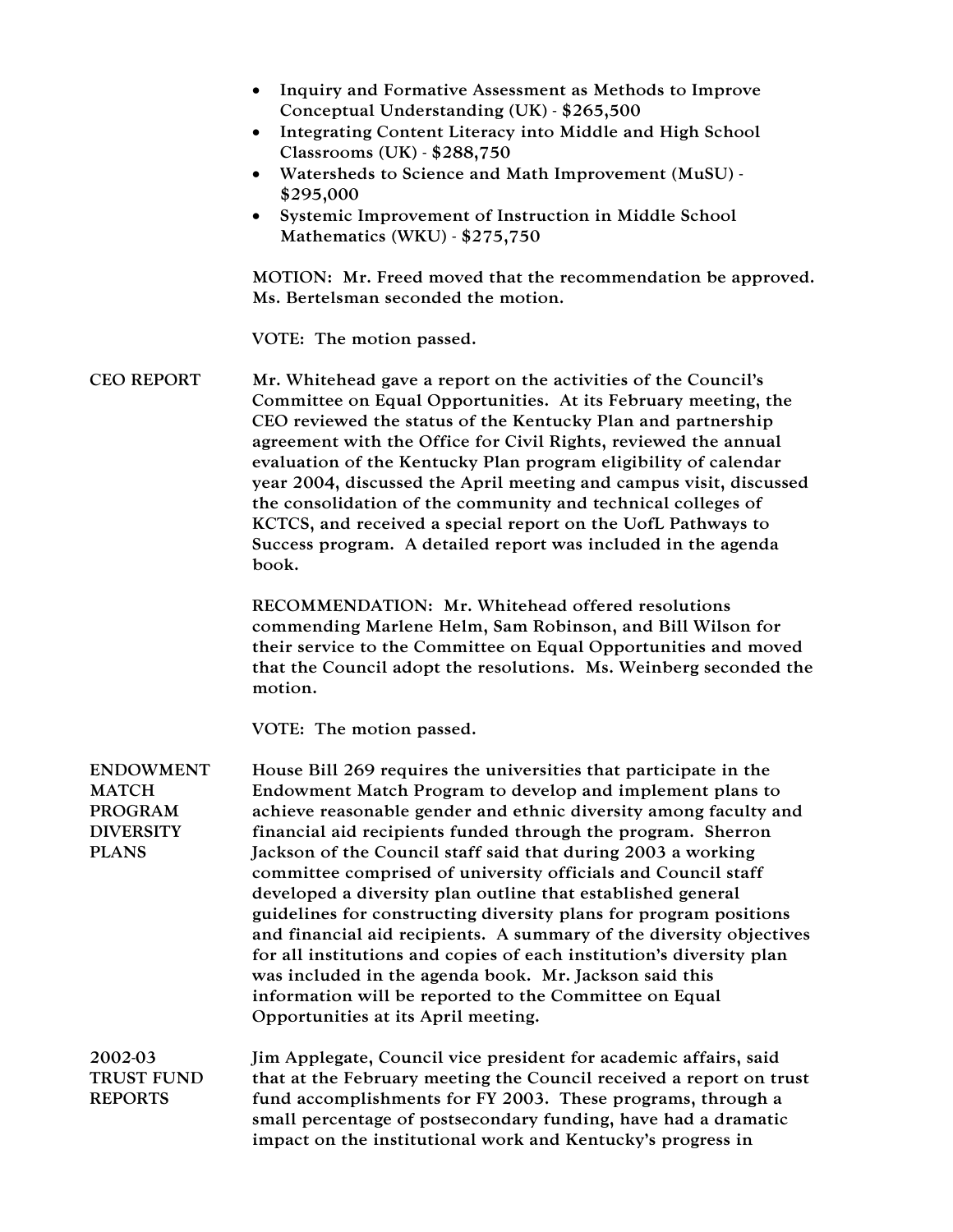addressing the Council's reform goals. The staff provided a summary of the reports at this meeting. The programs are described below.

Endowment Match Program – This program encourages private investment in public higher education to grow university endowments, increase the number of endowed chairs and professorships, and generate externally sponsored research. Between 1997 and 2003, Kentucky's public universities added \$417 million to their endowments through the program. The number of endowed chairs increased from 55 to 170, and the number of endowed professorships increased from 53 to 237. Extramural research expenditures at UK and UofL increased from \$105.2 million to \$219.0 million, or by 108 percent.

Research Challenge Trust Fund – This program supports the creation of nationally recognized research programs at UK and UofL. RCTF programs received \$6 million in FY 02-03 (matched by institutions) and earned an additional \$112,837,700 in total sponsored research funding. Programs in the UK College of Medicine and the UofL Institute for Entrepreneurial Research received recognition as "top 20" programs in the nation. The RCTF provided financial assistance to 288 graduate students, helped 1,299 graduate students participate in professional conferences, and enabled 580 graduate students to publish research.

Programs of Distinction – These funds support Programs of Distinction at each comprehensive university. House Bill 1 calls for at least one nationally recognized academic or applied research program at each comprehensive university. For the \$6 million investment, the programs have generated \$49.9 million in external funding. Several programs, notably WKU's journalism program, have received national recognition during this period. In addition, more than 4,537 students participated in 403 research projects in POD programs. These institutions provided \$1,076,580 in scholarships from the trust funds for POD students.

Action Agenda Program – This program provides more than \$10 million to comprehensive universities to improve P-12 teacher quality and increase enrollment, retention, and graduation rates, especially for women and minorities. Funds also support regional economic development. The Action Agenda program enabled more than 400 postsecondary faculty to participate in partnerships with more than 200 P-12 schools. To date, 17 local and regional P-16 councils have been formed to create a seamless education system in over 70 Kentucky counties. Recruitment and retention programs served nearly 50,000 students. Since the implementation of Action Agenda programs in 2002, total enrollment at the comprehensive universities has increased from 68,372 in 2002 to 70,202 in 2003 while retention rates have remained stable.

Faculty Development – These funds support campus teaching and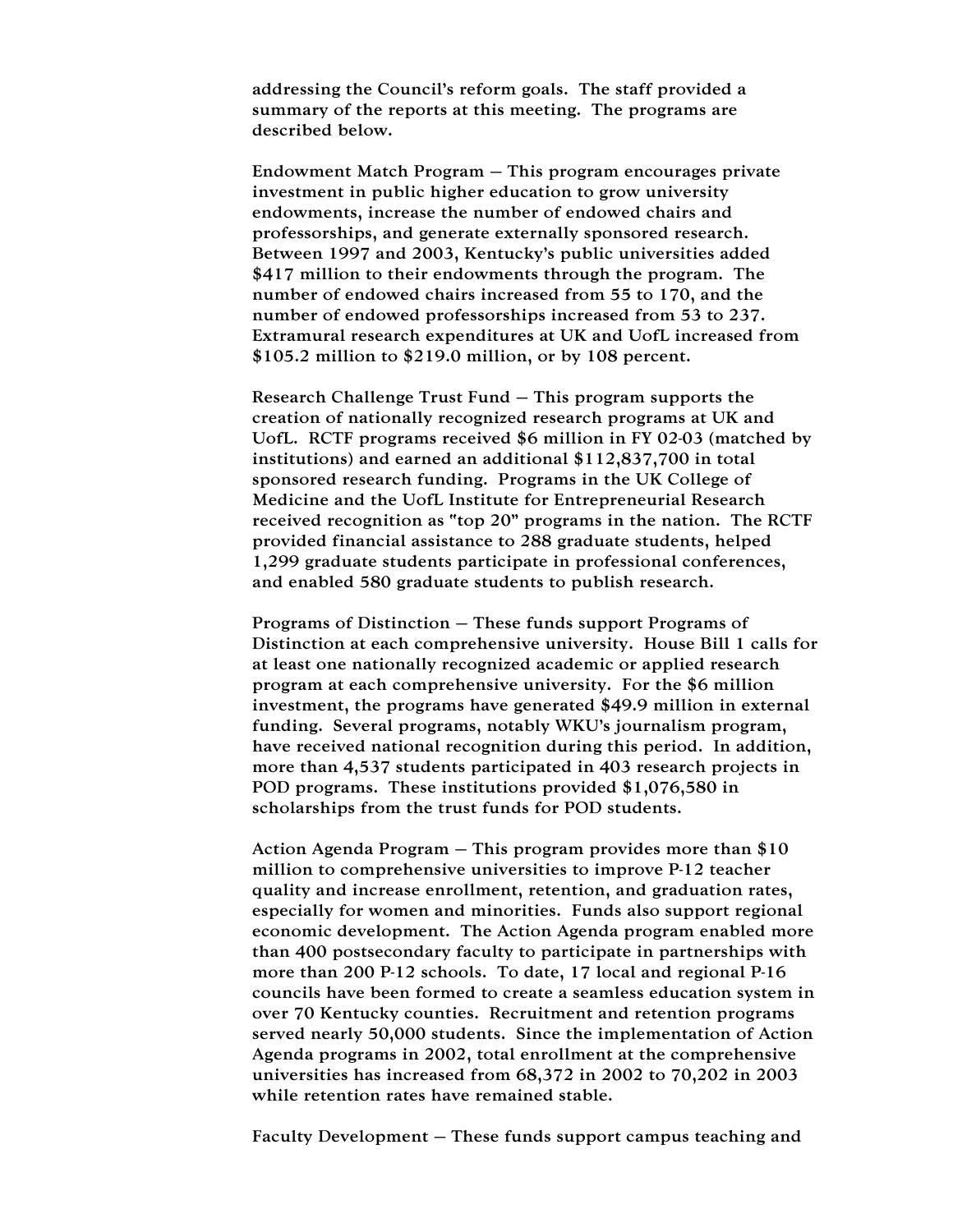learning centers and a statewide annual faculty development conference. The campus centers improve student retention through better teaching and advising. They offer programs that help faculty use technology effectively and employ diverse teaching strategies that address the needs of nontraditional, minority, and underprepared students. More than 5,300 faculty participated in faculty development activities. The statewide conference involves hundreds of faculty in programs presenting innovative and effective strategies that improve student learning, community engagement, and research productivity.

Workforce Development Trust Fund – This program supports the KCTCS Kentucky Workforce Investment Network System (KY WINS). KY WINS provides businesses and industries with education, training, and support services to develop better jobs and a skilled workforce. In FY 02-03, KY WINS served 8,447 individuals in 46 companies located in 21 counties.

This year, the Council approved recommendations to sustain and increase the effective use of the trust funds. These include: 1) developing a policy to make sure that trust funds are not cut disproportionately as a part of institutional budget reductions; 2) enhancing programs to increase participation by underrepresented students and faculty; and 3) focusing institutional trust fund reports on program outcomes given the programs have now been in place for some time. The Council asked that future reports provide not only what was done and how many people participated or were hired but also how programs actually increased enrollment and retention rates for the students who participated, contributed to economic development, or increased student learning through the use of technology.

REALLOCATION OF 2002-04 AGENCY BOND **AUTHORITY** RECOMMENDATION: The staff recommends that the Council approve the reallocation of \$32,657,000 from the 2002-04 Agency Bond Pools to be used in part to complete projects in student housing, life safety, infrastructure, renovation, and new construction at EKU, UK, and UofL.

> MOTION: Mr. Greenberg moved that the recommendation be approved. Mr. Freed seconded the motion. Mr. Jackson reported that since the agenda books were mailed, the University of Kentucky requested that the staff remove the renovation of the Agriculture Building North Façade from the list of projects and add those funds to the Enterprise Resource Planning System.

VOTE: The motion passed.

**STUDENT** HOUSING FIRE SAFETY Mr. Jackson said that in 1998 the universities and the Council agreed to bring all student housing facilities into compliance with the Kentucky fire code. A status report on the progress of institutions in implementing those plans was included in the